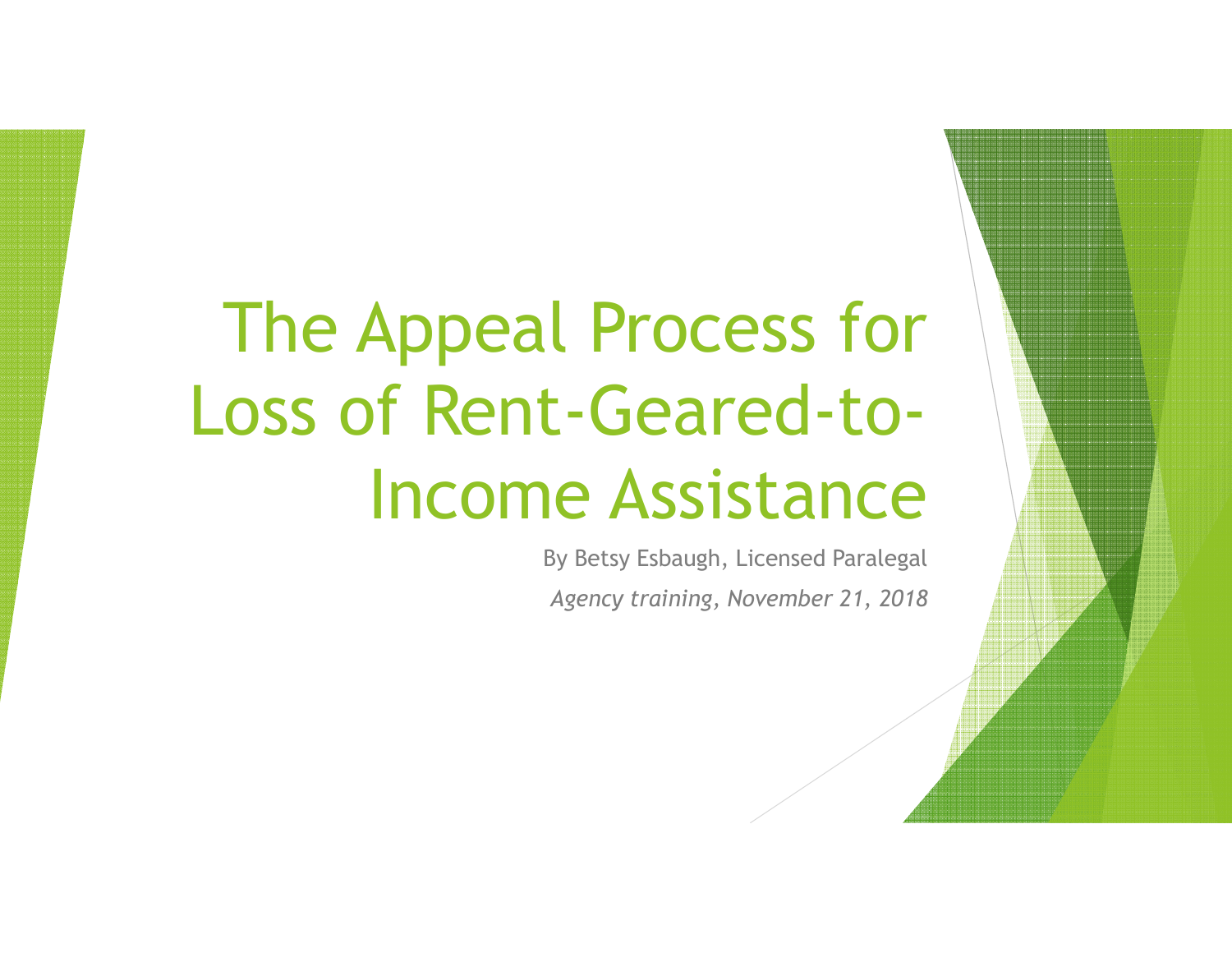# **Terminology**

- $\blacktriangleright$ RGI = rent-geared-to-income (assistance or subsidy)
- $\blacktriangleright$ Household = tenants/occupants of the RGI unit
- $\blacktriangleright$ Housing Provider = landlord/co-op
- $\blacktriangleright$ Service Manager = Housing Division Manager of the City of London
- $\blacktriangleright$ HSA = *Housing Services Act, 2011*

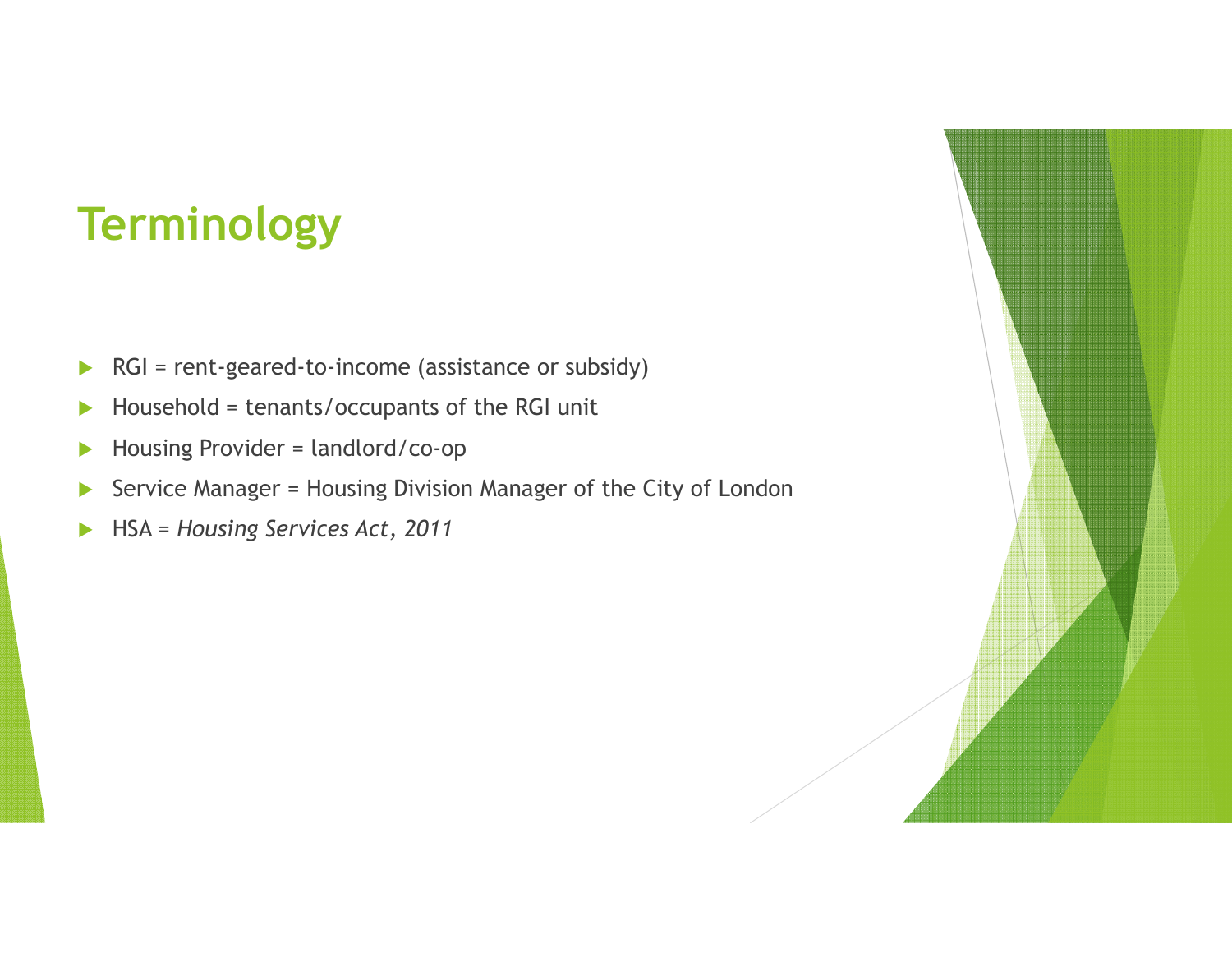### **Overview**

#### $\blacktriangleright$ RGI housing is governed under *HSA*

- (as well as the *Residential Tenancies Act* and *Human Rights Code*)
- Many of the RGI rules are <u>local</u> The City of London is the "Service Manager" for London and Middlesex RGI housing
- $\blacktriangleright$  Our local rules are called "Housing Division Notices" or "HDNs" and are found on the City of London website
	- Google "Housing Division Notices" to easily find them
- $\blacktriangleright$  Rules for appealing RGI decisions apply to most social housing, including London & Middlesex Housing Corporation, co-ops, and rent supplement programs (i.e. single RGI units in private market complexes)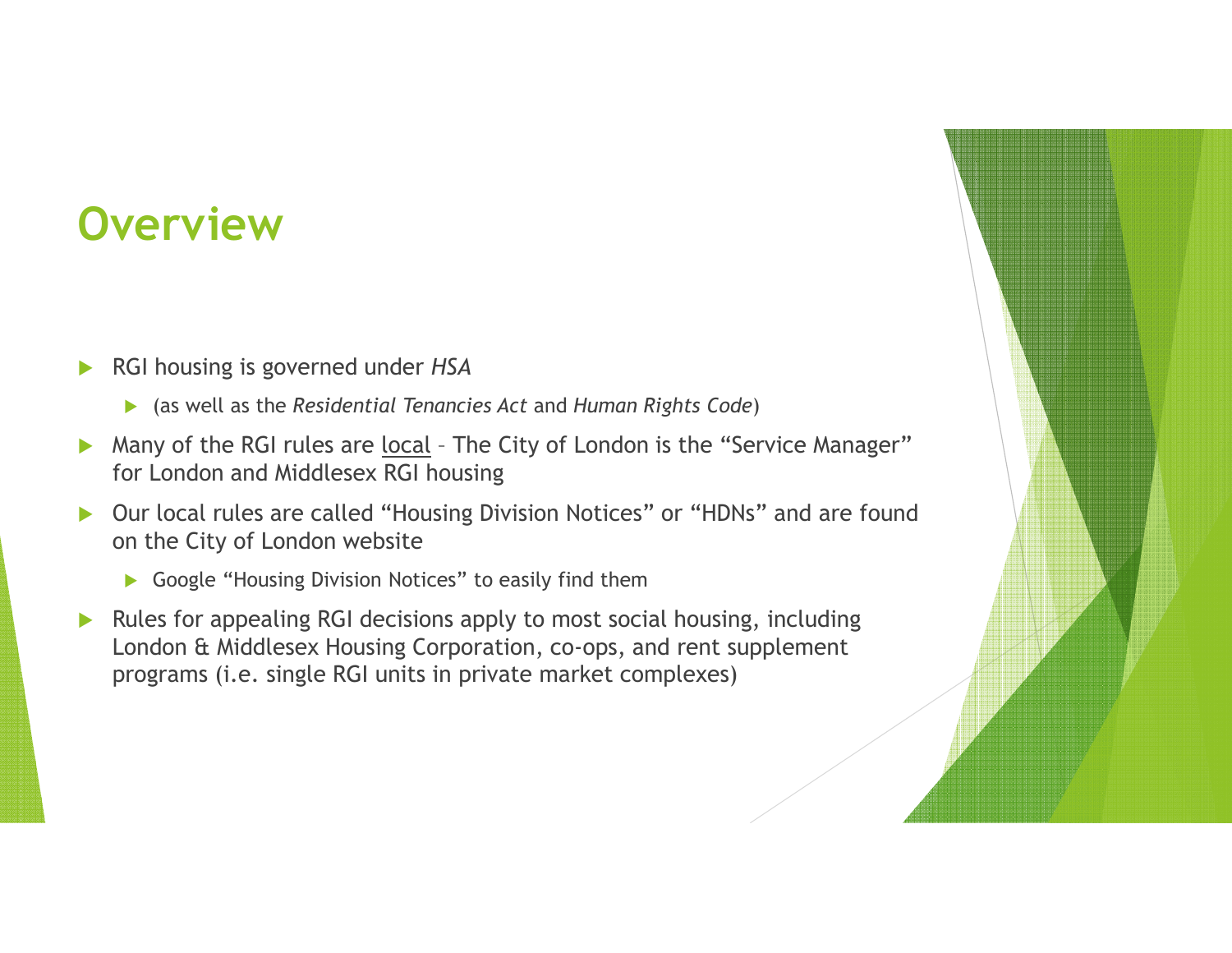# **A Few Common Issues for RGI Households**

- $\blacktriangleright$ 1) Failure to provide information
- $\blacktriangleright$ 2) Being overhoused
- $\blacktriangleright$ 3) Having an unauthorized occupant

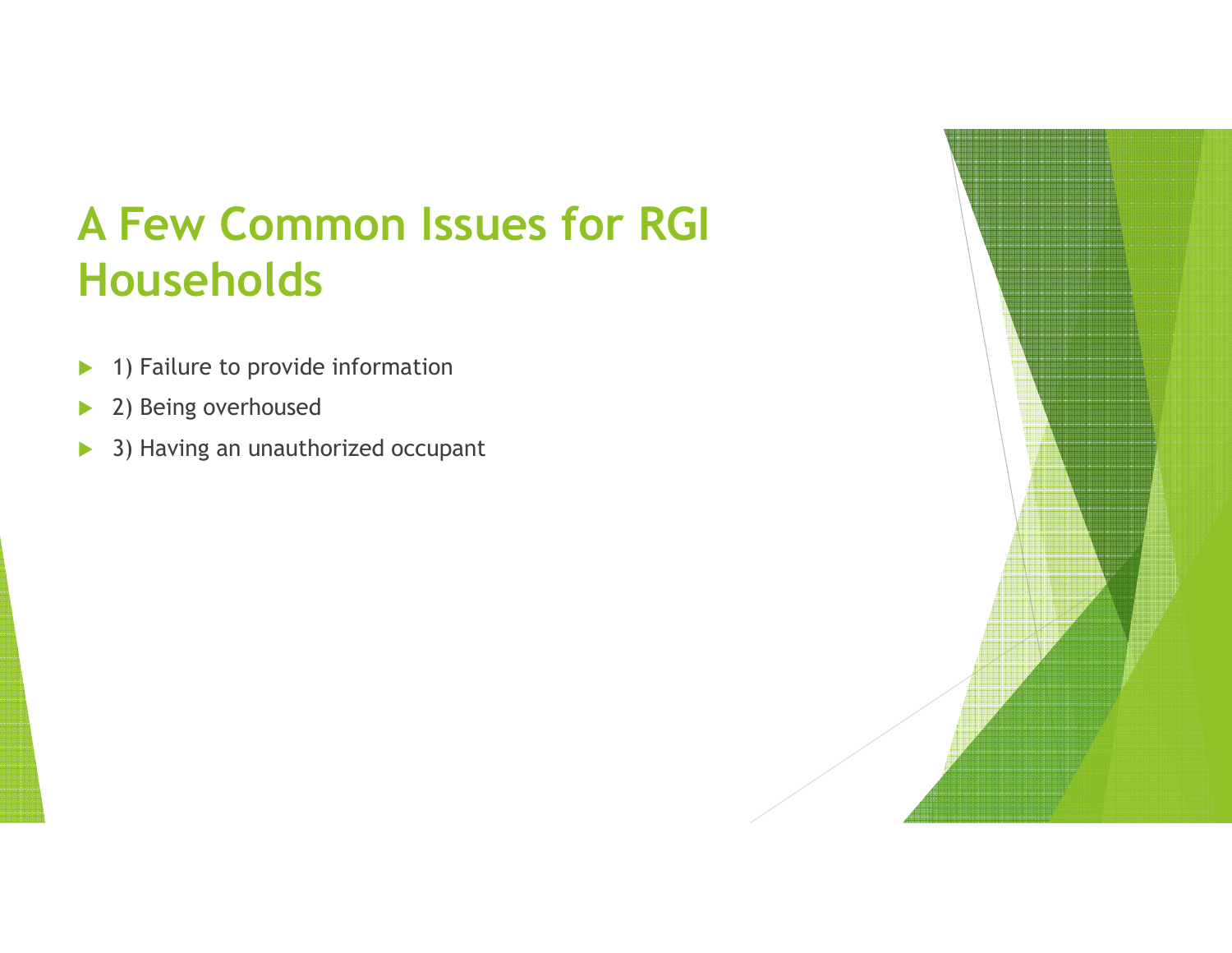# 1) Failure to Provide Information

- $\blacktriangleright$  Failing to submit the annual review package on time ("Income and Assets Review Form") may result in a loss of RGI assistance
- $\blacktriangleright$  Changes disclosed in the package may also result in a loss of RGI assistance or change in RGI calculation
	- ▶ E.g. change in income, a person moving in or out
- $\blacktriangleright$  The household still has to report changes to circumstances within 30 days of when the changes occurred
	- $\blacktriangleright$  HDN 2002-23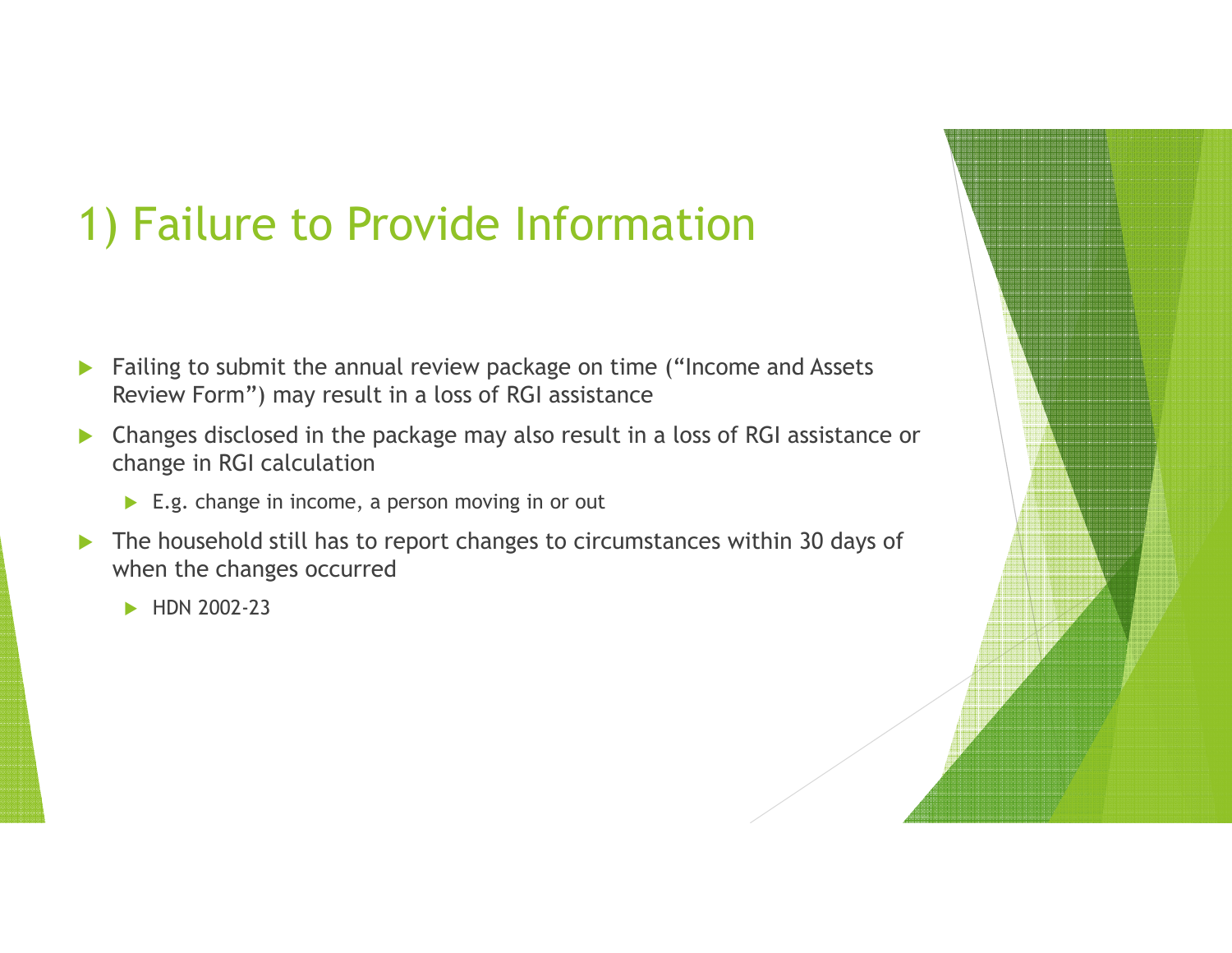# 2) Being Overhoused

- $\blacktriangleright$ Also known as "ceasing to meet occupancy standards" (HDNs 2012-177 & HDN 2012-178)
- $\blacktriangleright$  A household may be deemed overhoused if there are more bedrooms in the unit than it qualifies for, e.g. single person living in a multi-bedroom townhouse
- ▶ The household only loses its RGI assistance if it is not following the process to be transferred to an eligible unit
- ь • The household is entitled to remain living in their current unit for a <u>year</u> after being notified by the housing provider that they are overhoused
- ▶ After a year, the household must apply onto the waitlist
- $\blacktriangleright$  The household is given 3 offers to transfer, if all three offers are rejected the household loses its subsidy
- ь Examples of when a household may qualify for an additional bedroom:
	- ▶ For disability/medically necessary accommodations
	- $\blacktriangleright$ Joint custody/visitation requirements
	- $\blacktriangleright$ Dependent child at an educational institution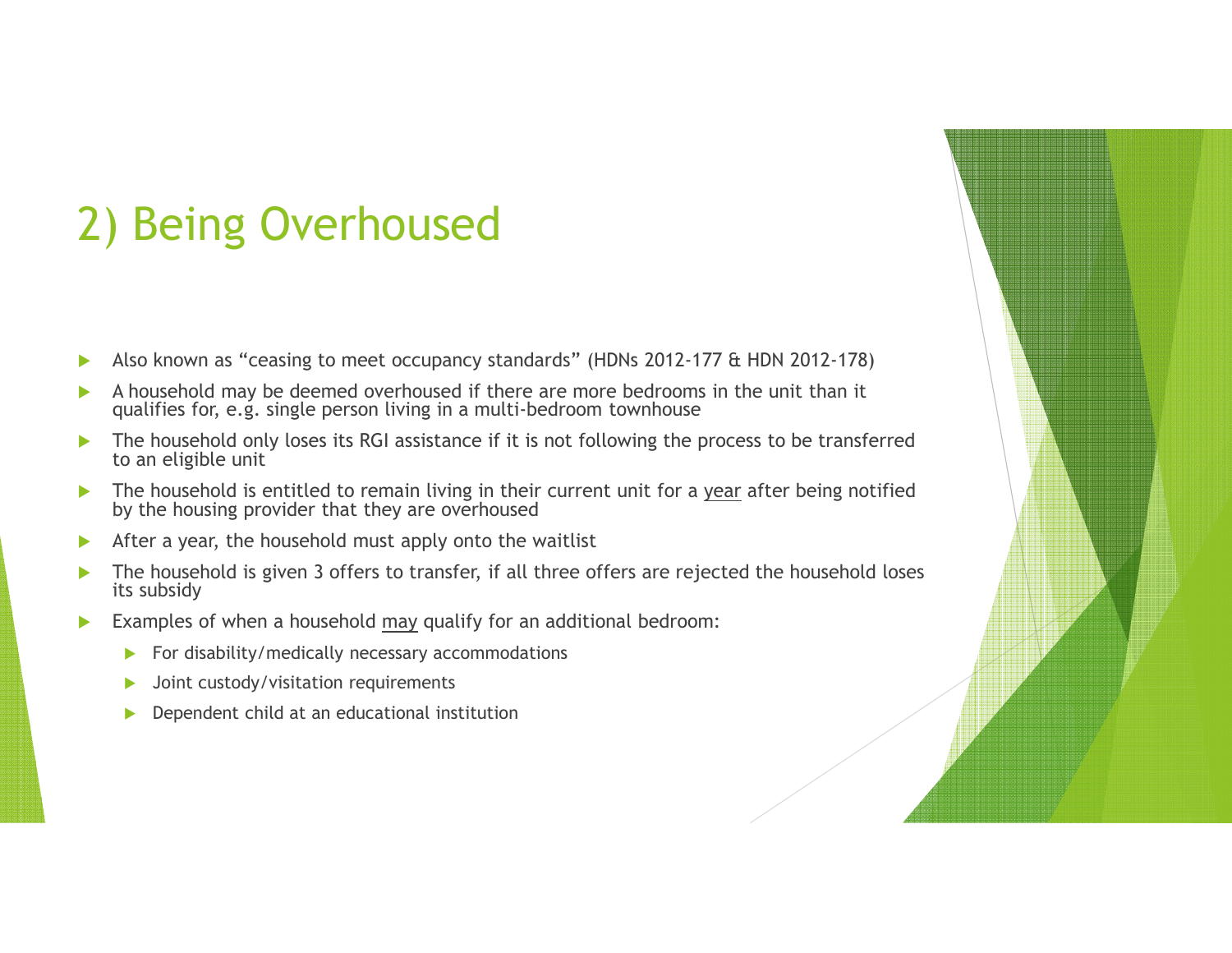#### 3) Unauthorized Occupant ("Illegal Boarder")

- $\blacktriangleright$  Housing providers have discretion over guest policies to assist them in determining when a guest becomes an "unauthorized occupant"
- If a household is deemed by the housing provider to have an unauthorized occupant, the housing provider may agree to add the occupant onto the lease and re-determine eligibility of the household, or may remove the RGI subsidy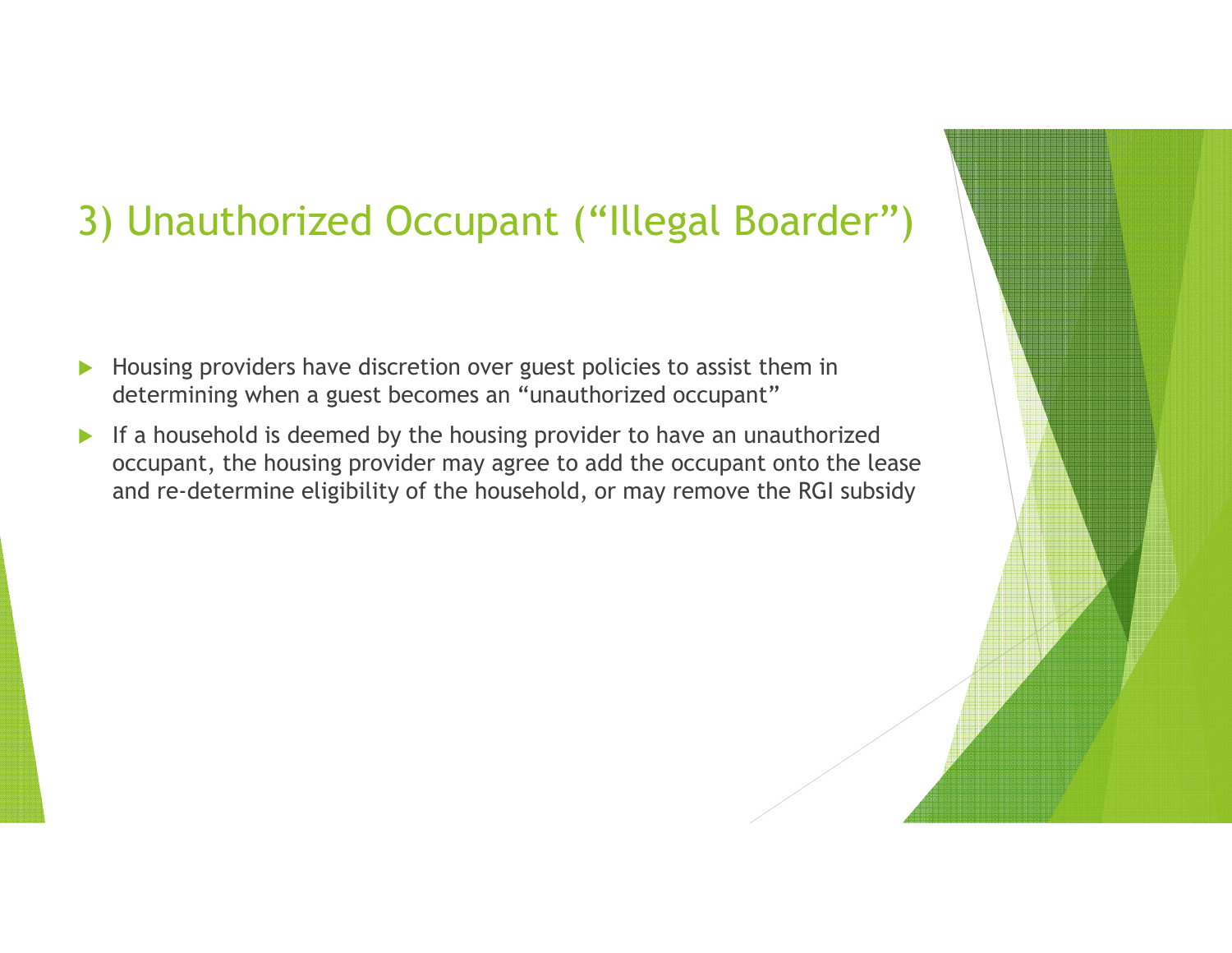# Other Examples

- $\blacktriangleright$ Household no longer meets initial eligibility requirements
- $\blacktriangleright$  Household's RGI calculation the equivalent of market rate for 12 consecutive months
- $\blacktriangleright$ Failure to obtain income
- $\blacktriangleright$ Failure to divest residential property
- $\blacktriangleright$ Absence from the unit for 60 consecutive days or 90 total days in a year
- $\blacktriangleright$  Convicted of an offence under the HSA or the *Criminal Code of Canada*  relating to the fraudulent receipt of RGI assistance (for 2 years from date of conviction)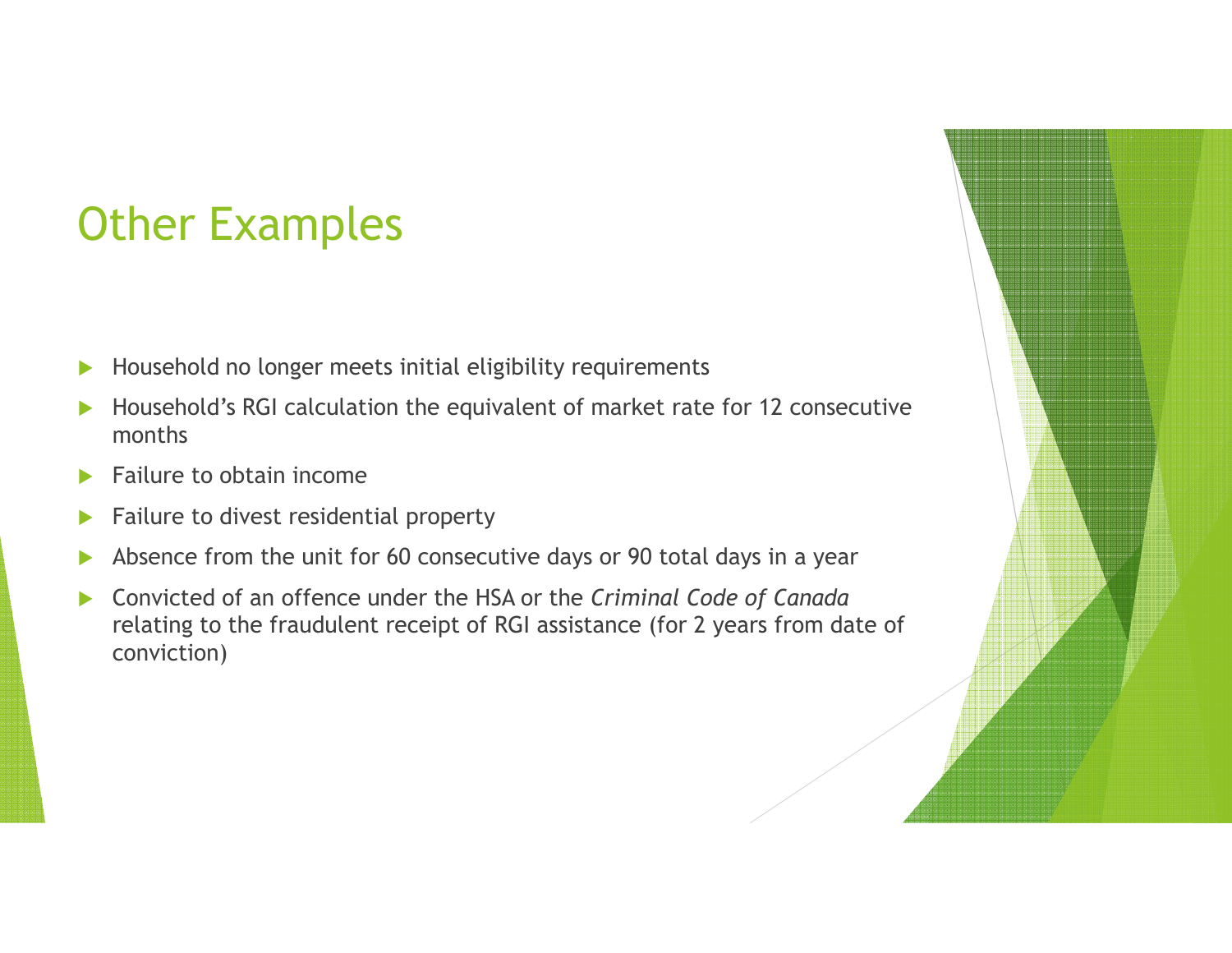# **Appealing a Decision of Loss of RGI Assistance**

- $\blacktriangleright$  A household can appeal a decision:
	- that they are not eligible for RGI assistance or that they lost their subsidy
	- of the size and type of unit that they are allowed to live in
	- $\blacktriangleright$ that they are not included in a "priority status" category
	- $\blacktriangleright$ of the amount of rent payable
	- $\blacktriangleright$ that they are not eligible for special needs housin g
- $\blacktriangleright$  The appeal process is called a "Review" and it goes through an Internal and (if necessary) a Final Review process
- $\blacktriangleright$  HDN 2013-194 "Notices and Reviews of Decisions" sets out the rules and timelines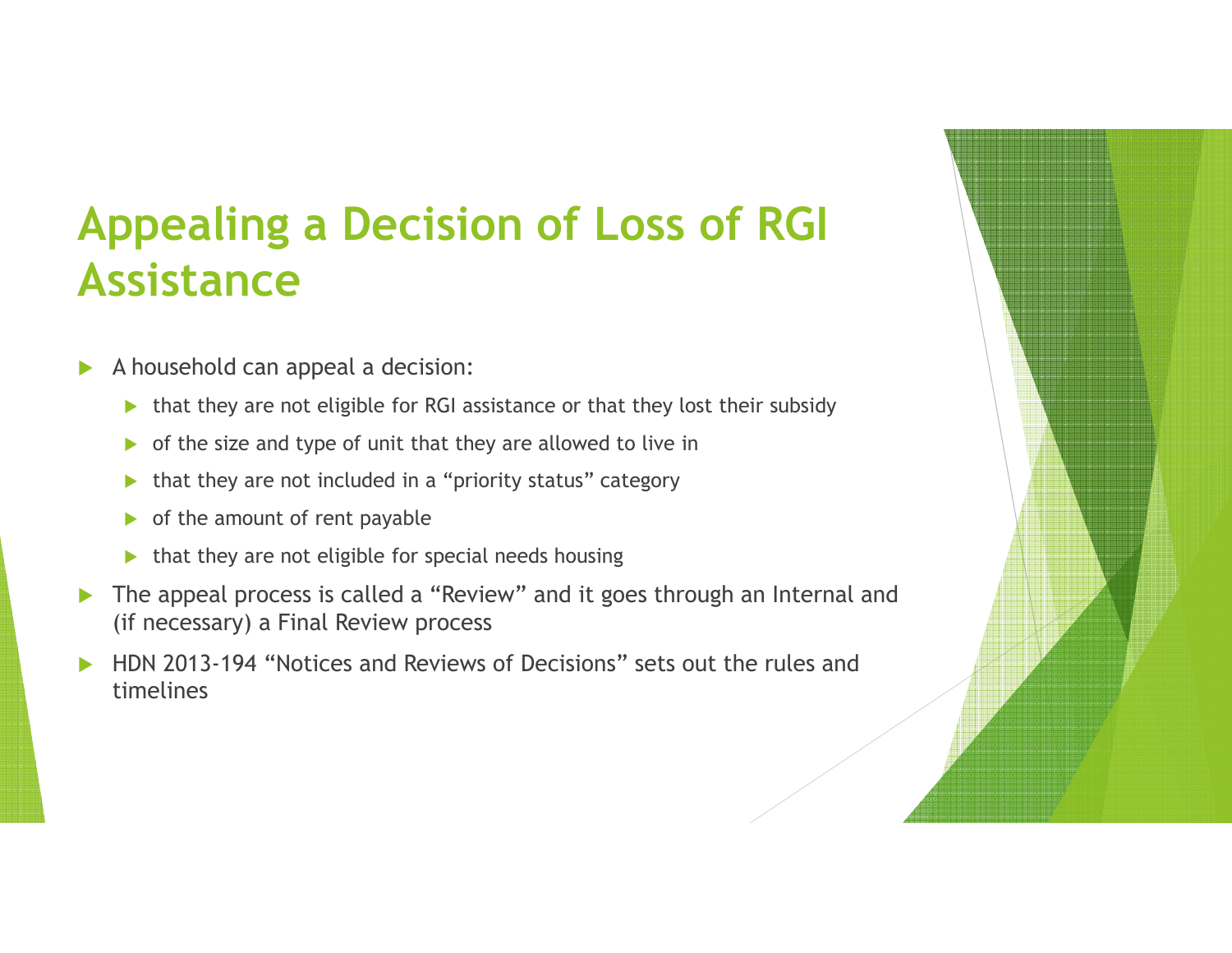# **Appealing a Decision of Loss of RGI Subsidy**

- $\blacktriangleright$  Please refer to handout entitled "APPENDIX 1: QUICK REFERENCE CHART FOR NOTICES AND REVIEWS INCLUDING OVERVIEW OF TIMELINES" ("Notices and Reviews of Decisions", HDN 2013-194)
- $\blacktriangleright$  Overview of Review process:
	- $\blacktriangleright$  1) **Notice of Decision** is issued to the household within 5 days a decision is made
		- $\blacktriangleright$  Household is required to "talk about" the decision with the housing provider if they disagree
	- 2) **Internal Review** must be filed within 10 days the Notice of Decision is received
		- Housing provider is to issue a decision within 10 days and issued to the household within 5 days
	- 3) **Final Review** must be filed within 10 days the Internal Review decision is received if the household is not satisfied with the decision
		- Final review may be conducted as a written review (i.e. just a written decision is provided) or an  $\sim$ oral review (an in-person hearing is conducted)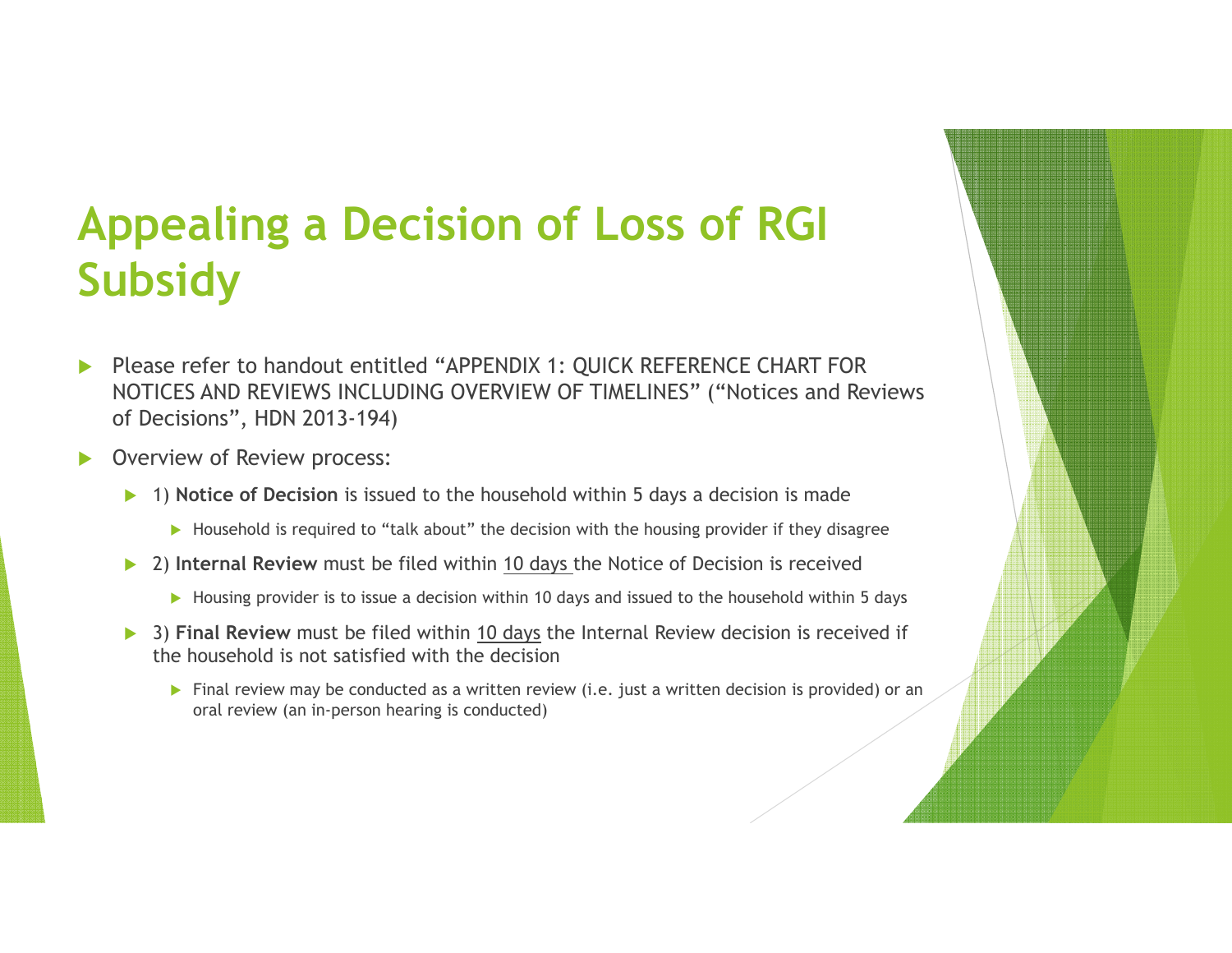# **Appealing a Decision of Loss of RGI Subsidy**

- $\blacktriangleright$  Requests for extension of time possible if the household is a reasonable reason why they did not file the request within 10 days
- $\blacktriangleright$  A Final Review decision is final
	- ▶ No right to appeal to a higher court
	- $\blacktriangleright$ Judicial review application possible on the issue of procedural fairness
- $\blacktriangleright$  If a household loses its RGI subsidy and owes arrears to a housing provider, this will impact its eligibility for future RGI
	- A household is <u>ineligible</u> for RGI if they owe rental arrears or amount for damage caused to a rental unit from a previous tenancy
	- A household must enter into a repayment plan in order to be deemed eligible  $(\omega)$  and  $(\omega)$ (unless the service manager is satisfied that extenuating circumstances exist)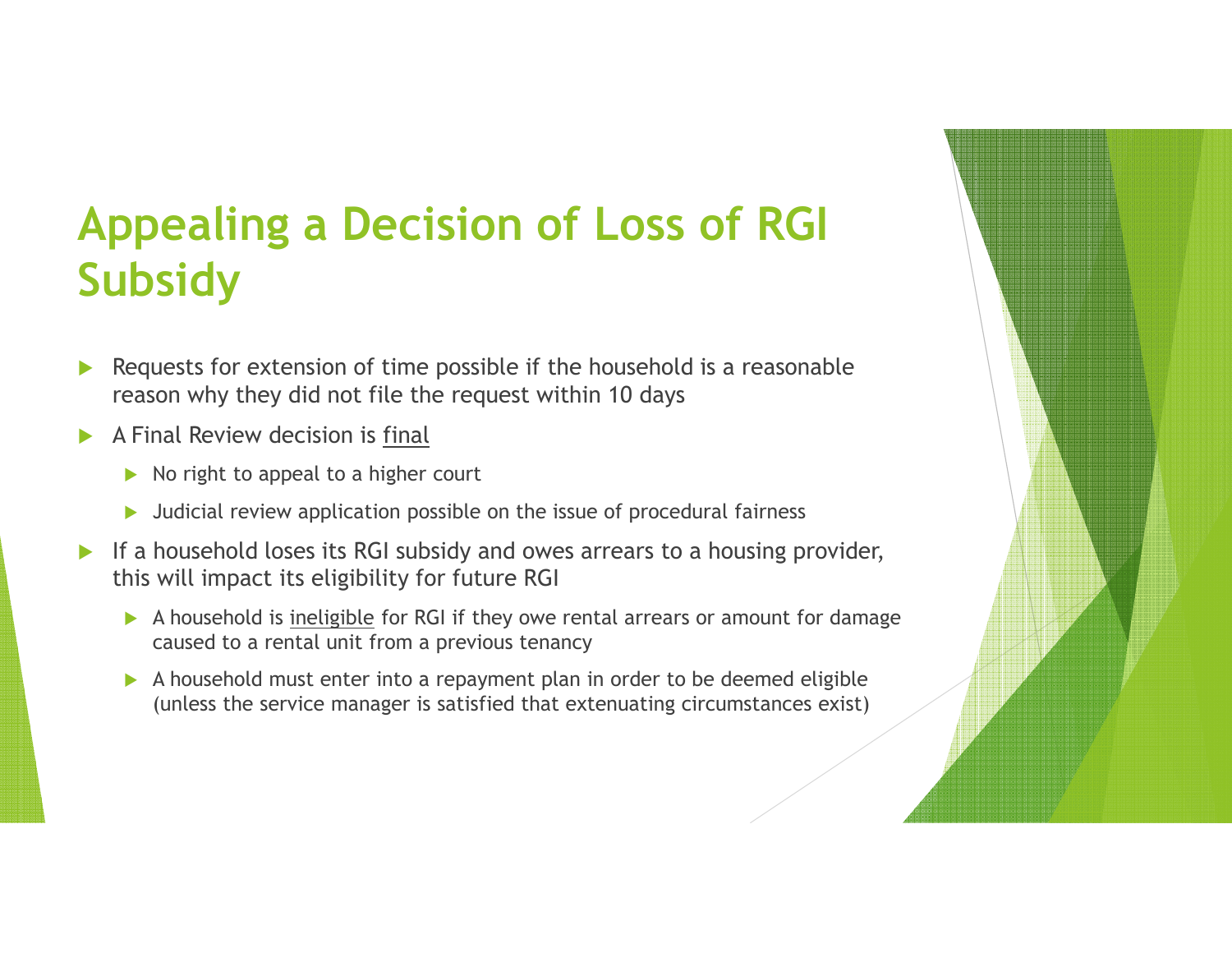# Eviction After Losing RGI Assistance

- $\blacktriangleright$ A housing provider cannot evict a household simply for losing its RGI subsidy
- $\blacktriangleright$  However, once a household loses its subsidy, the rent will substantially increase (*from 30% (or less) of market rate to 100% market rate*) and it is typically unaffordable for that household to pay
- Once the subsidy has been removed, the regular eviction process under the Decidential Tenancies Act. 2006 comes into play. *Residential Tenancies Act, 2006* comes into play
	- A household can expect to receive an N4 for nonpayment of rent
- If the household has not exhausted the appeal process by the time they are at an  $\alpha$  is the household to eviction hearing, an adjournment can be requested to allow the household to appeal the arrears under the HSA as the Landlord and Tenant Board do not make determinations regarding RGI subsidy
- $\blacktriangleright$  However, a household should get legal advice ASAP if its receives a decision under the HSA that cannot otherwise be remedied by the household